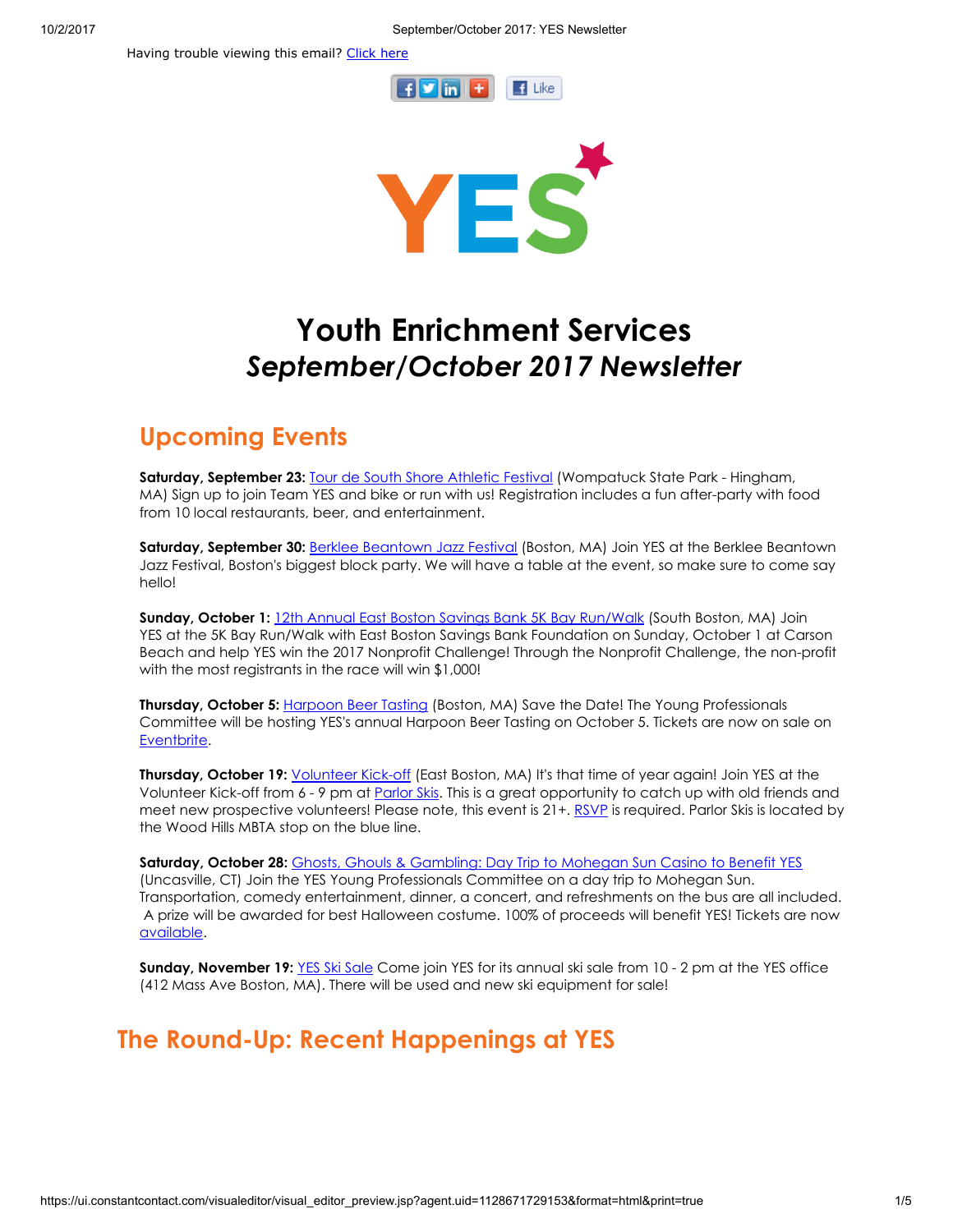

Photo 1: YES youth had the opportunity to experience many sports this summer, including golf. Pictured above are our young people learning how to putt at Owl's Nest Golf Club in Thornton, New Hampshire.

Photo 2: Over 350 young people participated in the YES Track & Field program this summer. Youth competed in several developmental track meets. Pictured above is a young runner racing to the finish line at Moakley Park in South Boston at the July 10th developmental meet.

Photo 3: One of YES's core summer activities is kayaking. Pictured above is a YES youth kayaking on the Charles River. For many youth, it was their first time experiencing this fun and challenging activity!

## Thank You for Giving YES Youth a Summer to Remember!

More than 500 Boston youth had the opportunity to experience the outdoors with Youth Enrichment Services (YES) this summer. From kayaking and rock climbing to mountain biking and hiking to track and field, young people explored the outdoors, developed self-confidence, and had an amazing summer!



be extensioner and meeting new people! Thank you so much



Watch the video for [highlights](https://youtu.be/k7--iPKpYcc) from this summer!



[CHECK](https://www.facebook.com/pg/yeskidsboston/photos/?tab=album&album_id=10155459200981224) OUT the Outdoor Adventure photo album on Facebook.

# Meet YES's Newest Staff Members!

We are pleased to introduce two members of the YES team, Nakennia President and Walter Pultinas!

#### Nakennia President Youth Leadership Manager

Nakennia has worked in educational programming for nearly ten years, first with the Steppingstone Foundation and more recently the Salvation Army. Nakennia joined YES as the Youth Leadership Manager in June 2017. In this role, she oversees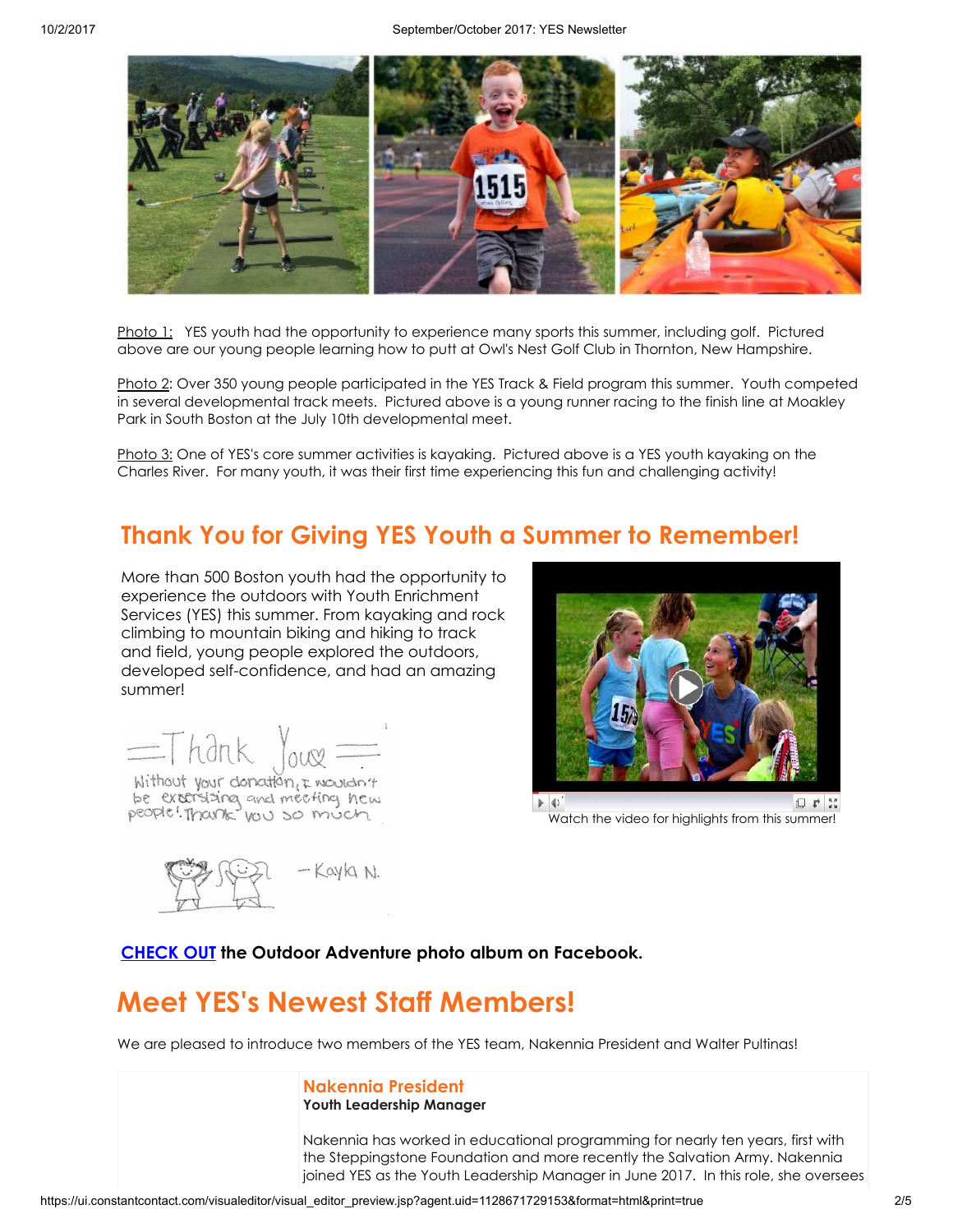10/2/2017 September/October 2017: YES Newsletter



YES's teen programs including the Leadership Corps and YES Academy activities. Nakennia says, "I am excited to join YES and share my love of the outdoors with the YES team and youth."

Nakennia is a former Navy Reservist and earned her undergraduate degree from Newbury College in Boston. She is currently working towards her master's degree in Nonprofit Management at Lesley University.

### Walter Pultinas Career Coordinator

A former YES youth, Walter returned to the organization as Career Coordinator in December 2016. Walter says, "I am inspired by my personal career journey to help teens navigate the possibilities and challenges that come with entering the workforce." Prior to joining YES, Walter worked at the Roxbury Youth Initiative as a counselor, coordinated an after-school program for children in Honduras, and taught English in Thailand. In his role as Career Coordinator, Walter teaches career development skills to youth and supervises teen staff and interns.

Walter earned his bachelor's degree from Lewis & Clark College in Portland, Oregon.

# The 5th Annual Beer Tasting

hosted by YES's Young Professional Committee



Harpoon Brewery 306 Northern Ave. Boston, MA 02210 Thursday, October 5 7:00 - 8:30 PM

Craft Beer and Cider Tasting Advanced tickets on sale now for \$30. (Ticket price includes Harpoon's legendary pretzels!!) Buy your tickets now, there is limited capacity at this event!



Join YES for an exclusive Tap Talk about fall beers and a tasting! 100% of proceeds benefit Youth Enrichment Services! Please note the event is 21+.

The Young Professionals Committee is growing! [APPLY](http://www.yeskids.org/ypc/) now and join the fun!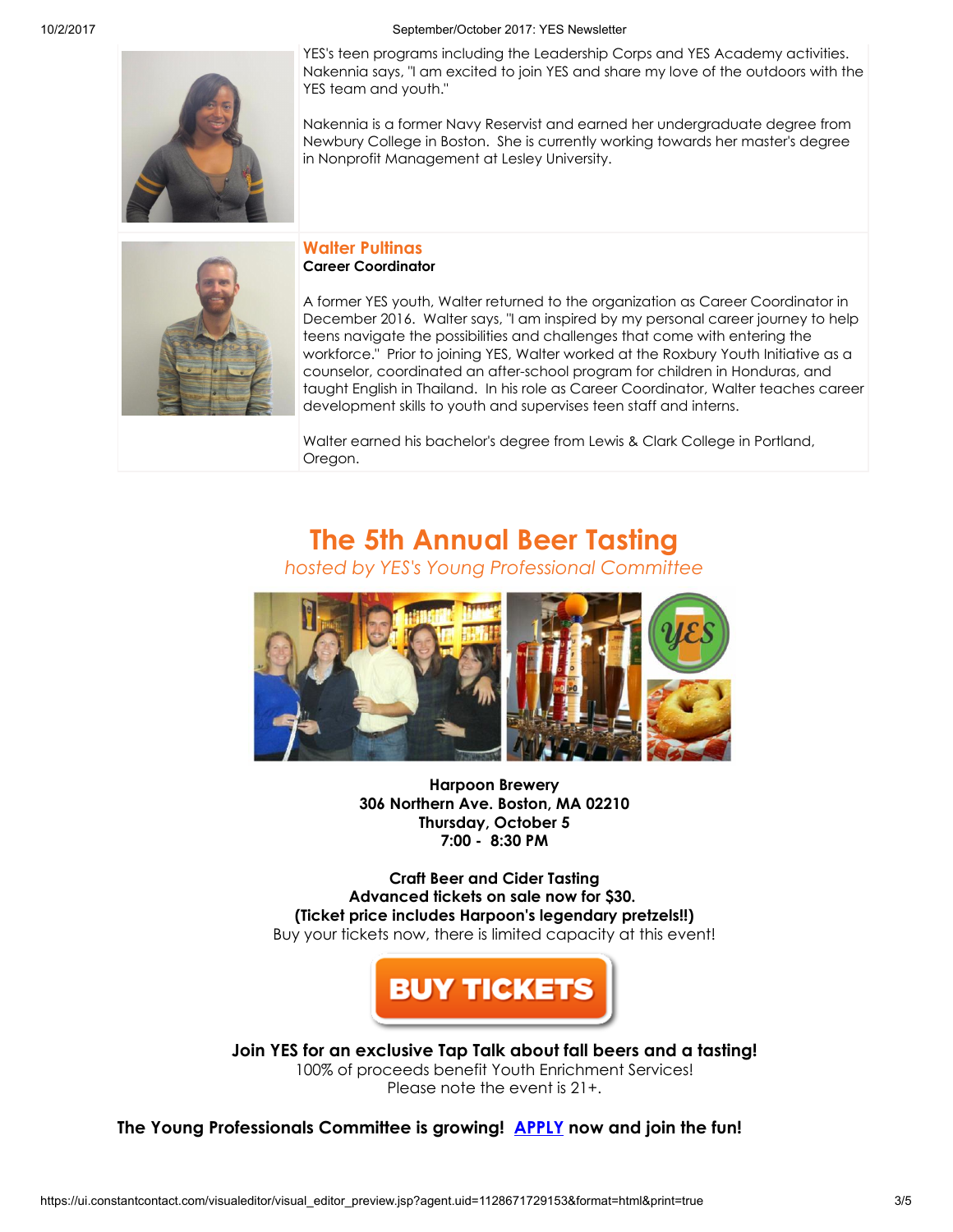### Make an Impact with YES!

Are you looking for an opportunity to give back and meet new people this year? Volunteer with YES and give youth access to meaningful outdoor and enrichment programs. Last year, over 200 volunteers supported YES and helped deliver programming to over 1,600 youth!

Applications are now open for 2017 - 2018 Operation SnowSports volunteers. Click on the link below to learn more about Operation SnowSports volunteer opportunities and to apply. Applications close on November 15.



[Become a YES volunteer and help give Boston](https://vimeo.com/213901171) youth opportunities to experience the outdoors!

[APPLY](https://fs30.formsite.com/volunteeryeskidsorg/form38/index.html) to become a YES volunteer this winter.

# Boston Runners Come Together and Celebrate Community at The Martin Richard Memorial One Mile Invitational

#### Over 250 racers of all abilities and ages participated in the [4th Annual Martin Richard Memorial One Mile Invitational](http://www.yeskids.org/event/3rd-annual-martin-richard-memorial-1-mile-invitational/) on August 17, making it the largest Invitational to date. The Invitational is an annual event which celebrates the life of Martin Richard, a YES Track & Field participant. 2017 event partners included the Martin Richard Charitable Foundation, Adaptive Sports New England, USA Track & Field, and the New Balance Foundation.

According to Joe Walsh of Adaptive Sports New England, the event continues to have the largest Paralympic contingency of any track meet in New England.

"It was an honor to have over 250 runners came out to run, walk, or roll in celebration of Martin Richard's life." remarked YES Executive Director, Bryan Van Dorpe. " Throughout his time with YES Track & Field, Martin demonstrated an outstanding love for running and his community. The Invitational continues to commemorate Martin by bringing together the Boston running community every August."



Thank you to the 250+ attendees who joined us at the 4th Annual Martin Richard One Mile Invitational!

The Invitational raised over \$3,000 for YES and the Martin Richard Charitable Foundation. Thank you to all of our supporters who attended the event.

### [VIEW](https://www.facebook.com/pg/yeskidsboston/photos/?tab=album&album_id=10155431851646224) photos from the Invitational.

Photo credit: Hurley Event Photography.



412 Massachusetts Avenue Boston, MA 02118 617-267-5877 [www.yeskids.org](http://www.yeskids.org/)

The Constant Contact Cares for Kids program supports youth oriented nonprofit organizations. Learn more about the [Cares](http://www.constantcontact.com/about-constant-contact/cares4kids.jsp?cc=c4kfoot) for Kids program.